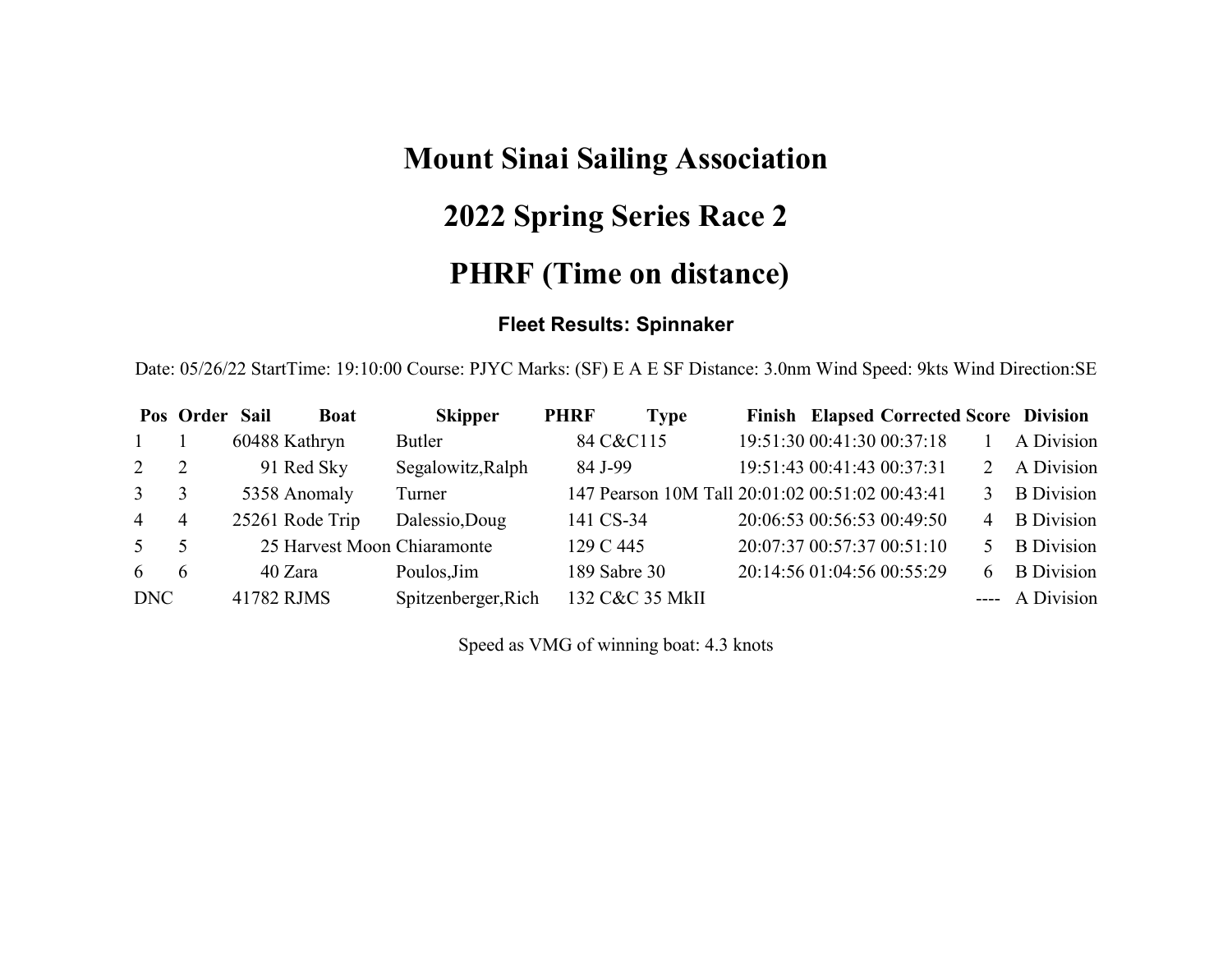### **Mount Sinai Sailing Association**

### **2022 Spring Series Race 2**

#### **A Division**

Date: 05/26/22 StartTime: 19:10:00 Course: PJYC Marks: (SF) E A E SF Distance: 3.0nm Wind Speed: 9kts Wind Direction: S

|             | Pos Order Sail | <b>Boat</b>          | <b>Skipper</b>                 | <b>PHRF</b> | Type            |                            | <b>Finish Elapsed Corrected Score</b> |              |
|-------------|----------------|----------------------|--------------------------------|-------------|-----------------|----------------------------|---------------------------------------|--------------|
| $1 \quad 1$ |                | 60488 Kathryn Butler |                                |             | 84 C&C115       | 19:51:30 00:41:30 00:37:18 |                                       | $\mathbf{1}$ |
| 2 2         |                |                      | 91 Red Sky Segalowitz, Ralph   | 84 J-99     |                 | 19:51:43 00:41:43 00:37:31 |                                       | 2            |
| DNC         |                |                      | 41782 RJMS Spitzenberger, Rich |             | 132 C&C 35 MkII |                            |                                       |              |

Speed as VMG of winning boat: 4.3 knots

#### **B Division**

Date: 05/26/22 StartTime: 19:10:00 Course: PJYC Marks: (SF) E A E SF Distance: 3.0nm Wind Speed: 9kts Wind Direction: S

|             | Pos Order Sail | <b>Boat</b>                 | <b>Skipper</b> | <b>PHRF</b> | Type                                            |  | <b>Finish Elapsed Corrected Score</b> |                |
|-------------|----------------|-----------------------------|----------------|-------------|-------------------------------------------------|--|---------------------------------------|----------------|
| $1 \quad 3$ |                | 5358 Anomaly                | Turner         |             | 147 Pearson 10M Tall 20:01:02 00:51:02 00:43:41 |  |                                       |                |
| 2 4         |                | 25261 Rode Trip             | Dalessio, Doug |             | 141 CS-34                                       |  | 20:06:53 00:56:53 00:49:50            | 2              |
| $3 \quad 5$ |                | 25 Harvest Moon Chiaramonte |                |             | 129 C 445                                       |  | 20:07:37 00:57:37 00:51:10            | 3              |
| 4 6         |                | 40 Zara                     | Poulos, Jim    |             | 189 Sabre 30                                    |  | 20:14:56 01:04:56 00:55:29            | $\overline{4}$ |

Speed as VMG of winning boat: 3.5 knots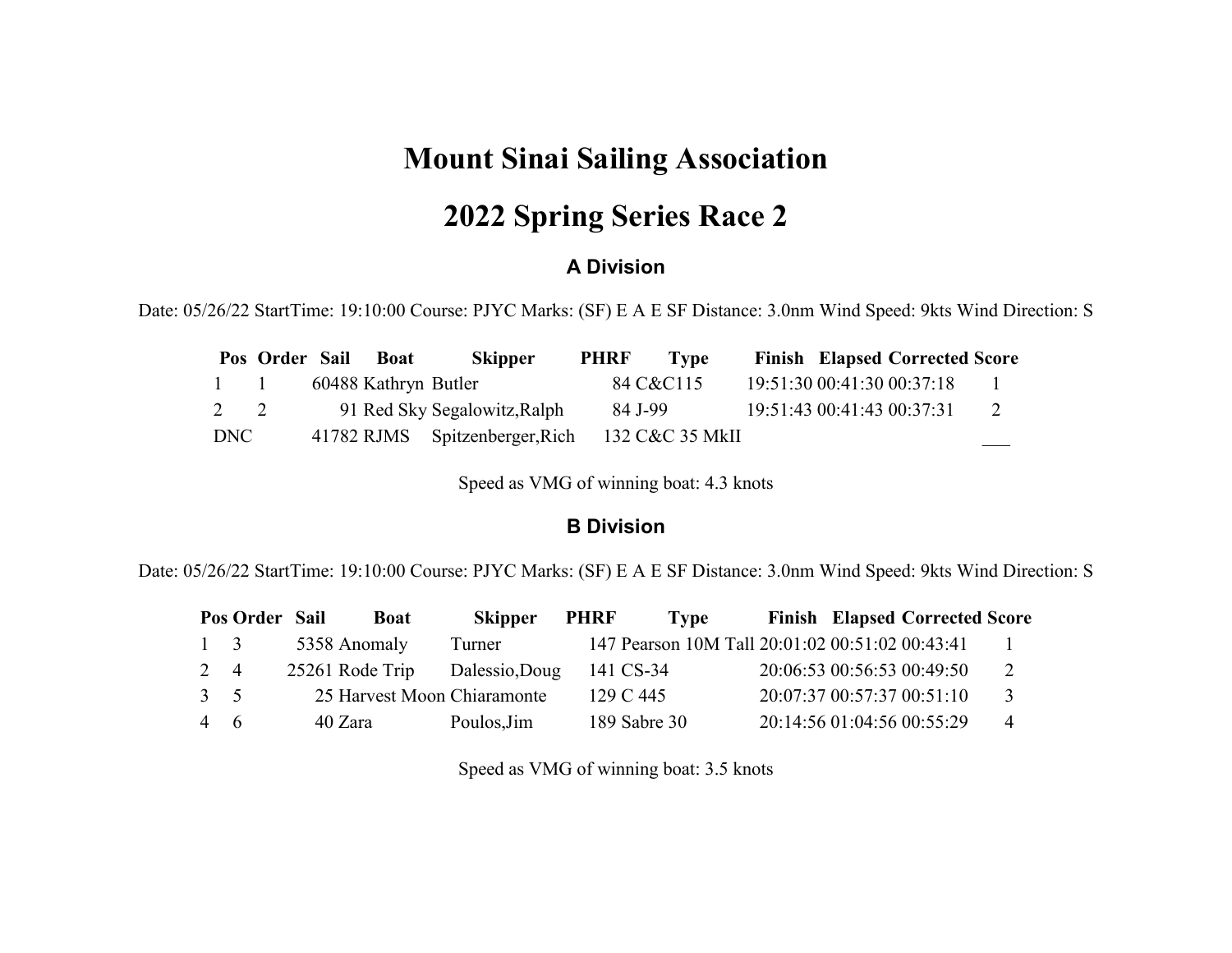## **Mount Sinai Sailing Association 2022 Spring Series Race 2**

## **PHRF (Time on distance)**

#### **Fleet Results: Non-Spinnaker**

Date: 05/26/22 StartTime: 19:05:00 Course: PJYC Marks: (SF) E A E SF Distance: 3.0nm Wind Speed: 9kts Wind Direction: S

|             | Pos Order Sail | <b>Boat</b>                         | <b>Skipper</b> | <b>PHRF</b> Type Finish Elapsed Corrected Score Division |                            |  |              |
|-------------|----------------|-------------------------------------|----------------|----------------------------------------------------------|----------------------------|--|--------------|
| $1 \quad 1$ |                | 141 Gypsy Moon                      | Davies, Doug   | 144 Cal-34 19:55:42 00:50:42 00:43:30                    |                            |  | 1 C Division |
| 2 3         |                | 487 Osprey                          | Jobst, John    | 162 C320                                                 | 20:12:12 01:07:12 00:59:06 |  | 2 D Division |
| $3\quad 2$  |                | 51776 Organized Chaos Mammina, Paul |                | 54 Bene40.7 20:09:27 01:04:27 01:01:45                   |                            |  | 3 C Division |

Speed as VMG of winning boat: 3.6 knots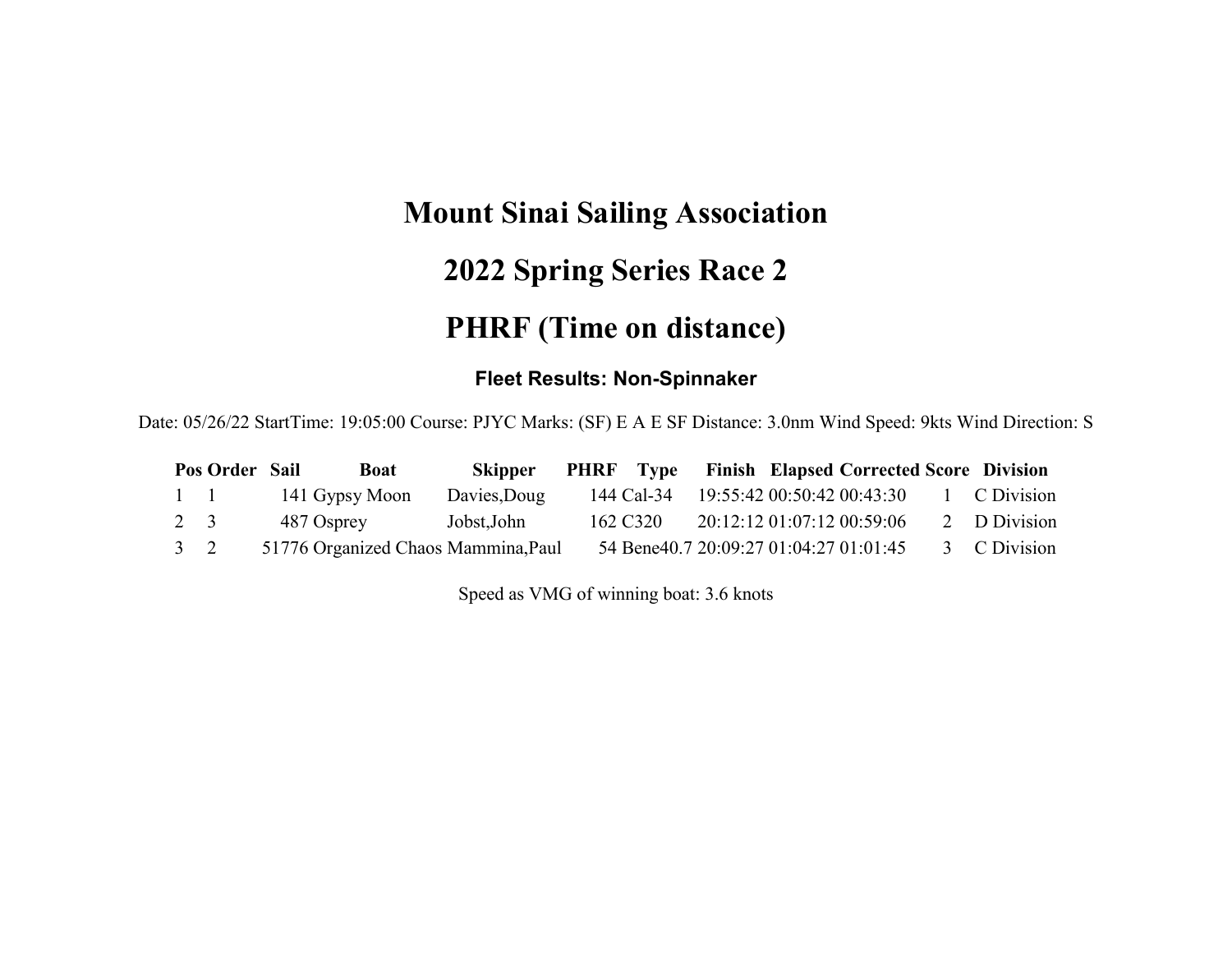## **Mount Sinai Sailing Association 2022 Spring Series Race 2 PHRF (Time on distance)**

#### **C Division**

Date: 05/26/22 StartTime: 19:05:00 Course: PJYC Marks: (SF) E A E SF Distance: 3.0nm Wind Speed: 9kts Wind Direction: S

|             | Pos Order Sail | <b>Boat</b>                         | <b>Skipper</b> |  |  | <b>PHRF</b> Type Finish Elapsed Corrected Score |  |
|-------------|----------------|-------------------------------------|----------------|--|--|-------------------------------------------------|--|
| $1 \quad 1$ |                | 141 Gypsy Moon                      | Davies, Doug   |  |  | 144 Cal-34 19:55:42 00:50:42 00:43:30           |  |
| 2 2         |                | 51776 Organized Chaos Mammina, Paul |                |  |  | 54 Bene40.7 20:09:27 01:04:27 01:01:45          |  |

Speed as VMG of winning boat: 3.6 knots

#### **D Division**

Date: 05/26/22 StartTime: 19:05:00 Course: PJYC Marks: (SF) E A E SF Distance: 3.0nm Wind Speed: 9kts Wind Direction: S

**Pos Order Sail Boat Skipper PHRF Type Finish Elapsed Corrected Score**

 $1 \quad 3$ 487 Osprey Jobst,John 162 C320 20:12:12 01:07:12 00:59:06 1